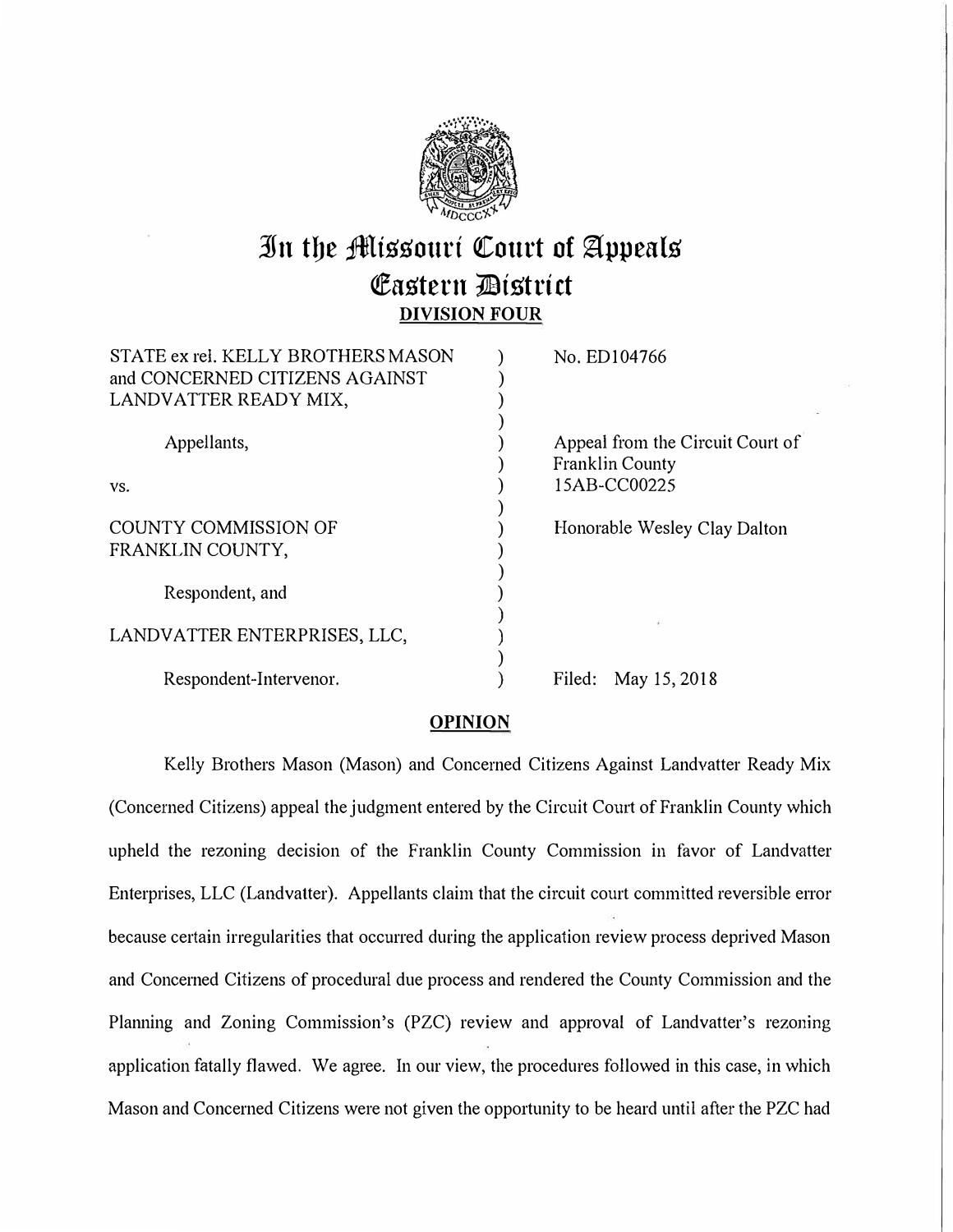heard from proponents of the rezoning as well as from other interested parties and had already issued its statutorily-mandated recommendation to the County Commission, deprived Mason and Concerned Citizens of procedural due process because the opportunity they were given to be heard later before the County Commission was not, as required, at a meaningful time and in a meaningful manner. *Moore v. Ed. a/Educ. of Fulton Pub. Sch. No.* 58,836 S.W.2d 943,947 (Mo.bane 1992).

#### **Factual and Procedural Background**

This appeal arises from the second of two attempts by Landvatter to build a concrete manufacturing plant on a 24.3-acre tract at the corner of Old Route 66 West Osage Street and Old Gray Summit Road in Franklin County, Missouri. The first attempt was Landvatter's nowabandoned pursuit of a conditional use permit (CUP), and the second is Landvatter's application to rezone the property now before the Court.

#### Landvatter's Conditional Use Permit Application

In 2014, Landvatter Ready Mix sought and obtained a conditional use permit from the PZC to build a concrete plant on the tract in question which is located in a district zoned "Community Development." Mason and Concerned Citizens appealed the PZC's grant of the permit to the Board of Zoning Adjustment. Although the Board voted 3-2 to deny the permit, the Board did not overturn the decision of the PZC because it believed that there needed to be at least four votes in order to do so. Mason and Concerned Citizens challenged the Board's decision in the Circuit Court of Franklin County and then in this Court. While the appeal was pending, Landvatter Ready Mix withdrew its permit application which rendered the appeal moot.

### Landvatter's Rezoning Application

On April 20, 2015, Landvatter, under the name Landvatter Enterprises, LLC, submitted its application to the PZC to rezone the tract on which it intended to build the concrete plant. The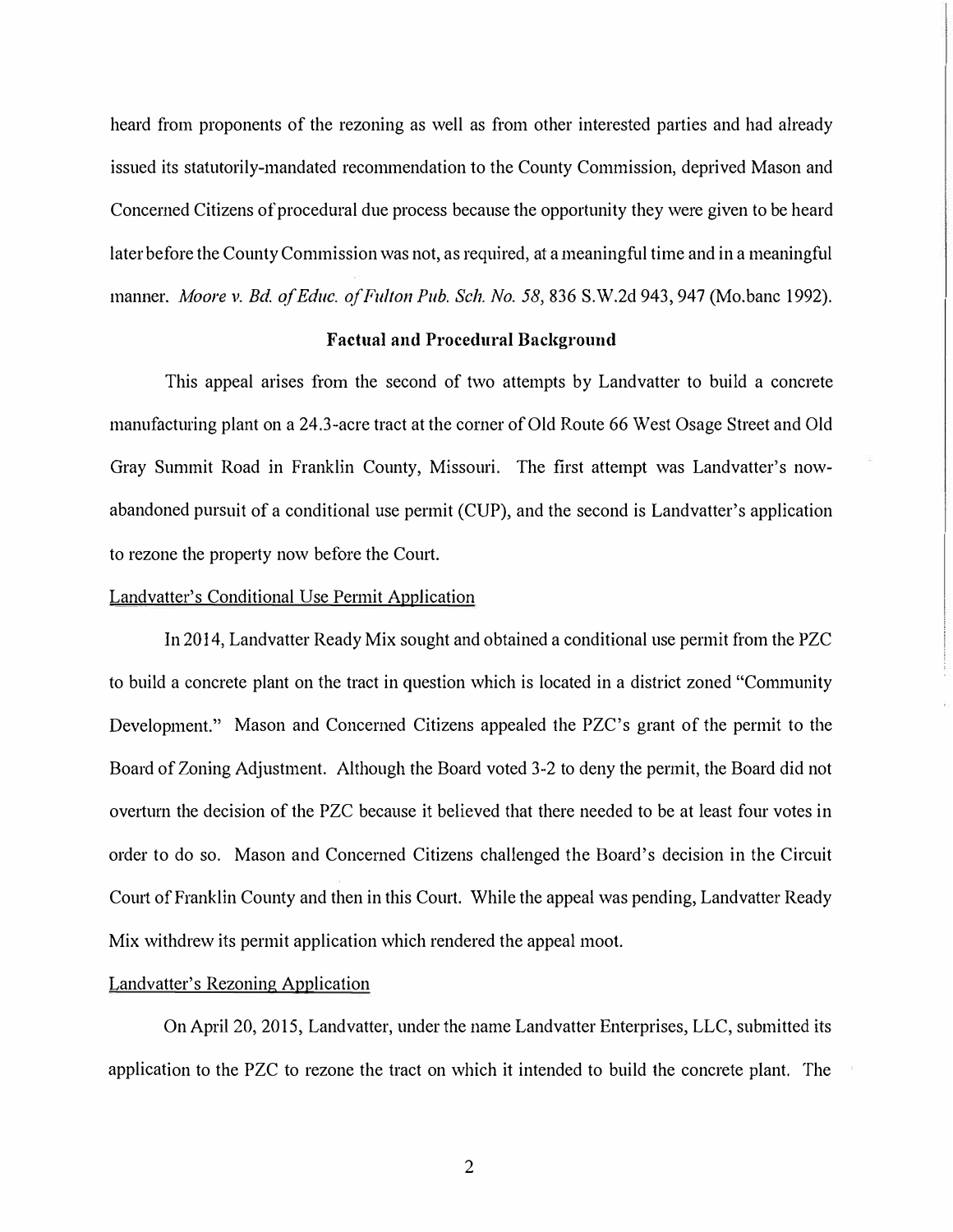application sought to convert the "Community Development" zoning district into a "Commercial Activity 3 Community Business" district, which would allow Landvatter to construct the concrete plant on the desired tract.

In early May 2015, the PZC announced that at its May 19, 2015 regular monthly meeting it would "hear [Landvatter's] request" to rezone the tract. The PZC published notice in the local newspaper and also sent postcard notices to Mason and other individuals residing within 600 feet of the tract in question. This process including the hearing notices sent to the surrounding residents is consistent with and appears to have been derived from a Franklin County regulation specifying the manner in which citizens must be notified before any request to amend the zoning regulations or maps may be heard and adopted. Franklin County Unified Land Use Regulations, Article 14, § 325. Section 325 provides in pertinent part:

- A. No order or recommendation that amends any of the provisions of these regulations may be adopted until a public *hearing* has been held on the proposed amendments.
- B. The planning staff shall publish a notice of the public *hearing* on any order that amends the provisions of these regulations in a newspaper having general circulation in the area. The notice shall be published at least 15 calendar days prior to the public hearing.
- C. With respect to map amendments, the planning staff shall mail written notice of the public *hearing* to the record owners for tax purposes of all properties whose zoning classification is changed by the proposed amendment as well as the owners of all properties within 600 feet of the property rezoned by the amendment.

The newspaper notice and the postcard notices included the phrase "no public comments accepted" with respect to the Landvatter application. On May 5, 2015, the PZC notified various interested parties including representatives of the local fire department and the highway department that the PZC was scheduled to hear the Landvatter request on May 19, 2015 and requested that "[i]f you have any comments or questions that affect whether this rezoning should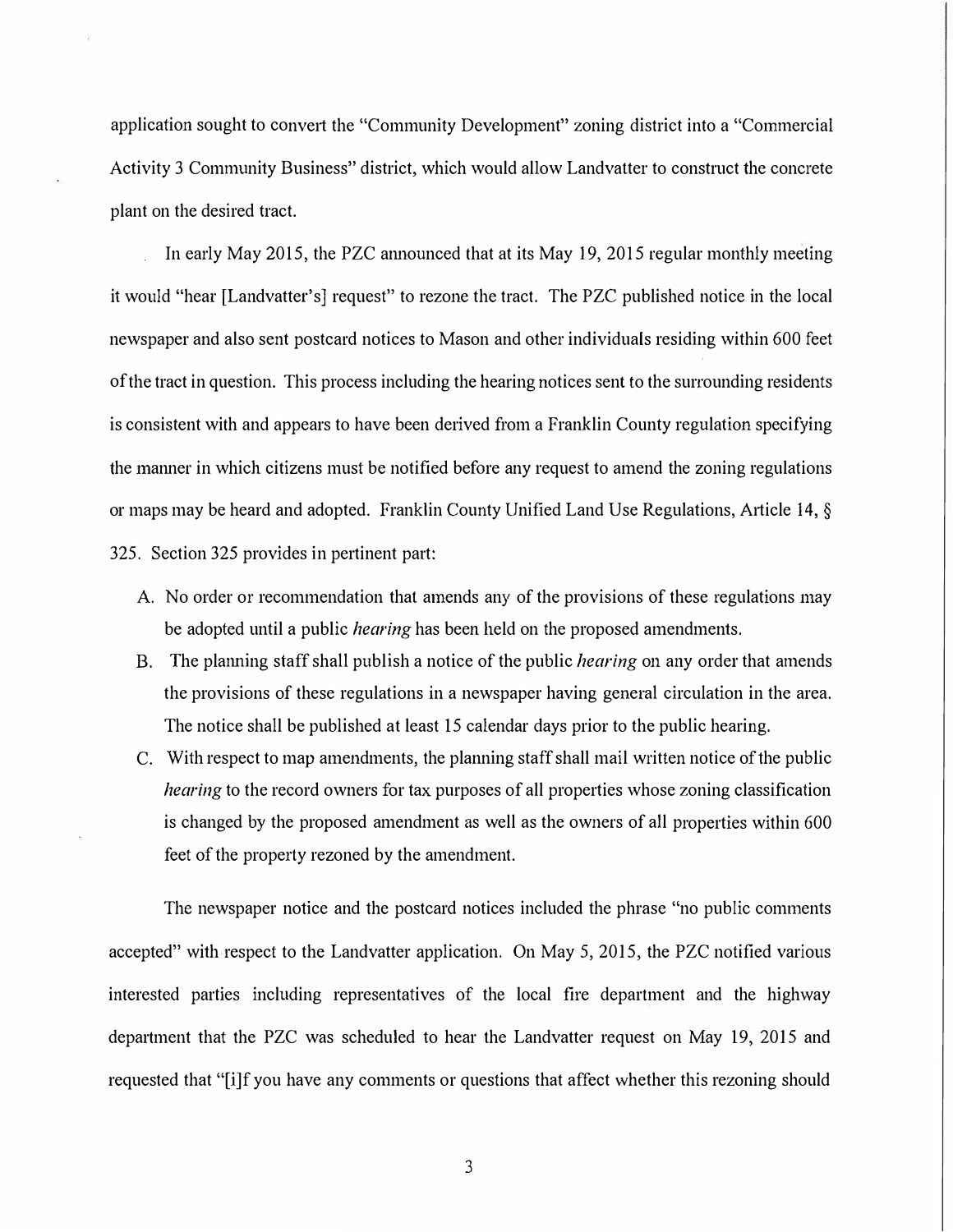be recommended or not, please submit them to our office prior to this meeting day. Your comments will be distributed to the Commissioners at or before the meeting."

Mason, for her part, submitted to the PZC clerk a petition with 24 signatures, and several letters, opposing the rezoning and the construction of the concrete plant. The clerk informed Mason that these materials would not be distributed to the PZC for consideration.

Mason and approximately ten members of Concerned Citizens attended the May 19<sup>th</sup> PZC meeting and requested the opportunity to speak. The PZC refused the request and accepted no comments or materials from Mason or Concerned Citizens. Instead, the PZC heard exclusively from Landvatter and others speaking in favor of the rezoning before proceeding to vote 9 to I to recommend to the County Commission that Landvatter's application be approved.

Then, the PZC staff scheduled a hearing before the County Commission on July 23, 2015 to consider Landvatter's rezoning request. The PZC staff again sent to the owners of all properties located within 600 feet of the tract postcards notifying them of the hearing. Mason, members of Concerned Citizens, and other affected individuals attended the hearing. This time, the opposition petition was permitted to be filed, and members of the public were allowed to speak in opposition to the rezoning.

On September 1, 2015, the Commission issued its order adopting the PZC's recommendation to approve the rezoning application. Mason and Concerned Citizens appealed the County Commission's order to the circuit court which held a hearing, received no new evidence and, on August 22, 2016, entered judgment in favor of the Commission and Landvatter. The court stated that it would not "usurp the authority of the Commission," and made no findings of fact or conclusions of law.

This appeal follows. Additional facts, as relevant, are provided below.

4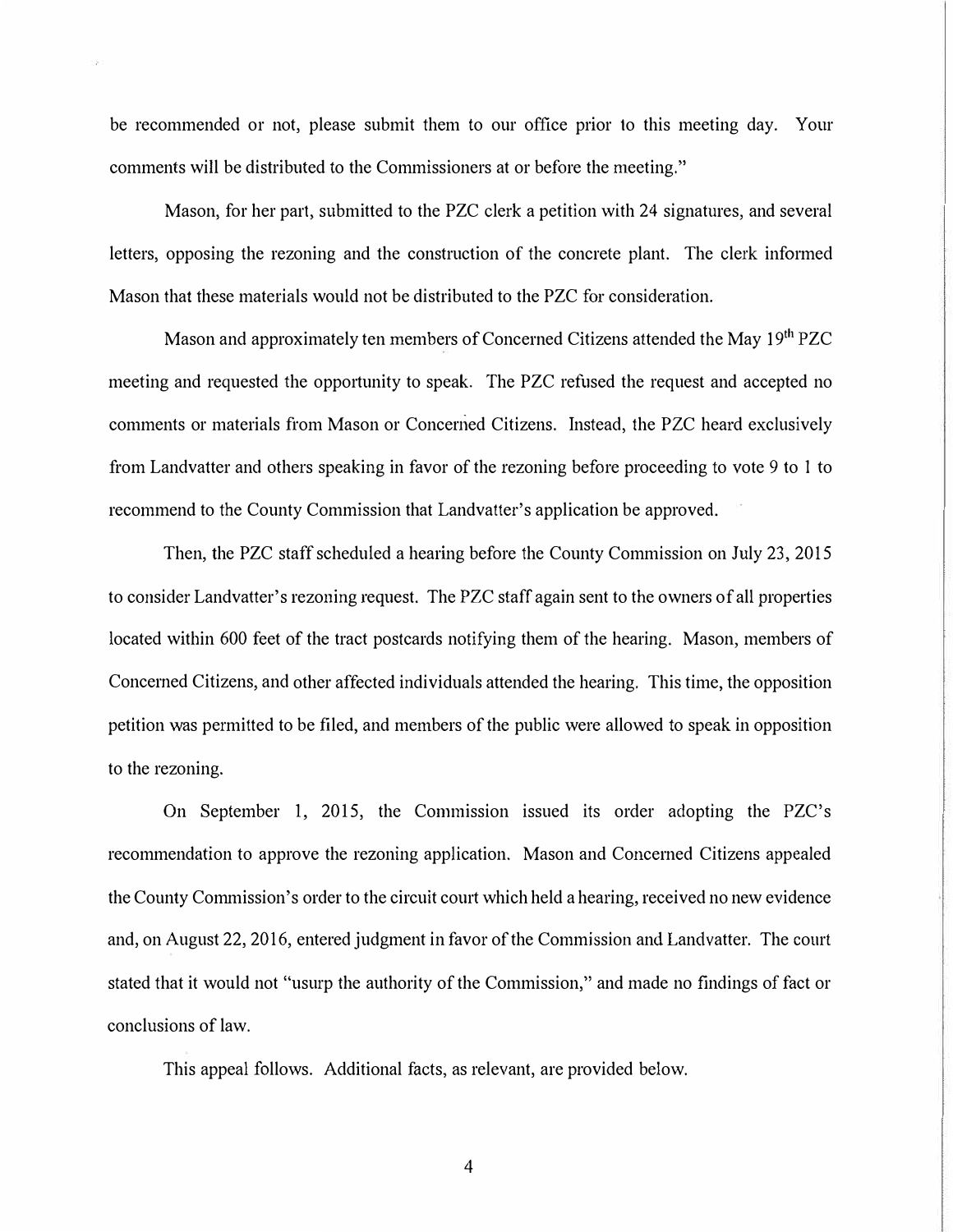## **Discussion**

The question before this Court is whether the procedures followed by the PZC and the County Commission-which involved interested parties including appellants being denied the opportunity to be heard at the May 19, 2015 hearing at which the PZC considered whether to recommend approval of the rezoning application, though the PZC heard from those favoring the rezoning—denied Mason and Concerned Citizens procedural due process and thus rendered the rezoning void.

#### **1. Standard of Review.**

Because a rezoning is a legislative act, we review *de 11ovo* a challenge to its validity. *JGJ Props., LLC v. City of Ellisville,* 303 S.W.3d 642, 647 (Mo.App.E.D. 2010). And as always, statutory interpretation is a question of law that we review *de novo. Gash v. Lafayette Cty.*, 245 S.W.3d 229, 231-32 (Mo.bane 2008).

#### **2. Procedural Due Process.**

The right to procedural due process is not the same in every instance; rather, it is flexible and calls for such procedural protections as the particular situation demands. *Jamison v. State Dep 't of Soc. Servs., Div. of Family Servs.,* 218 S. W.3d 399, 406 (Mo.bane 2007) ( citing *A1orrissey v. Brewer,* 408 U.S. 471,481 (1972)).

#### **3. Appellants were denied procedural clue process by the PZC.**

We are guided by the principles laid down by our Supreme Court in *Campbell v. County Comm 'n of Franklin County,* 453 S.W.3d 762, 768 (Mo.bane 2015), a case remarkably similar to this one. In *Campbell,* the Court reviewed the dismissal by the trial court of the petition challenging the Franklin County Commission's zoning amendments that were adopted to allow the electric utility Ameren Missouri to build a coal-ash landfill next to its Labadie power plant.

5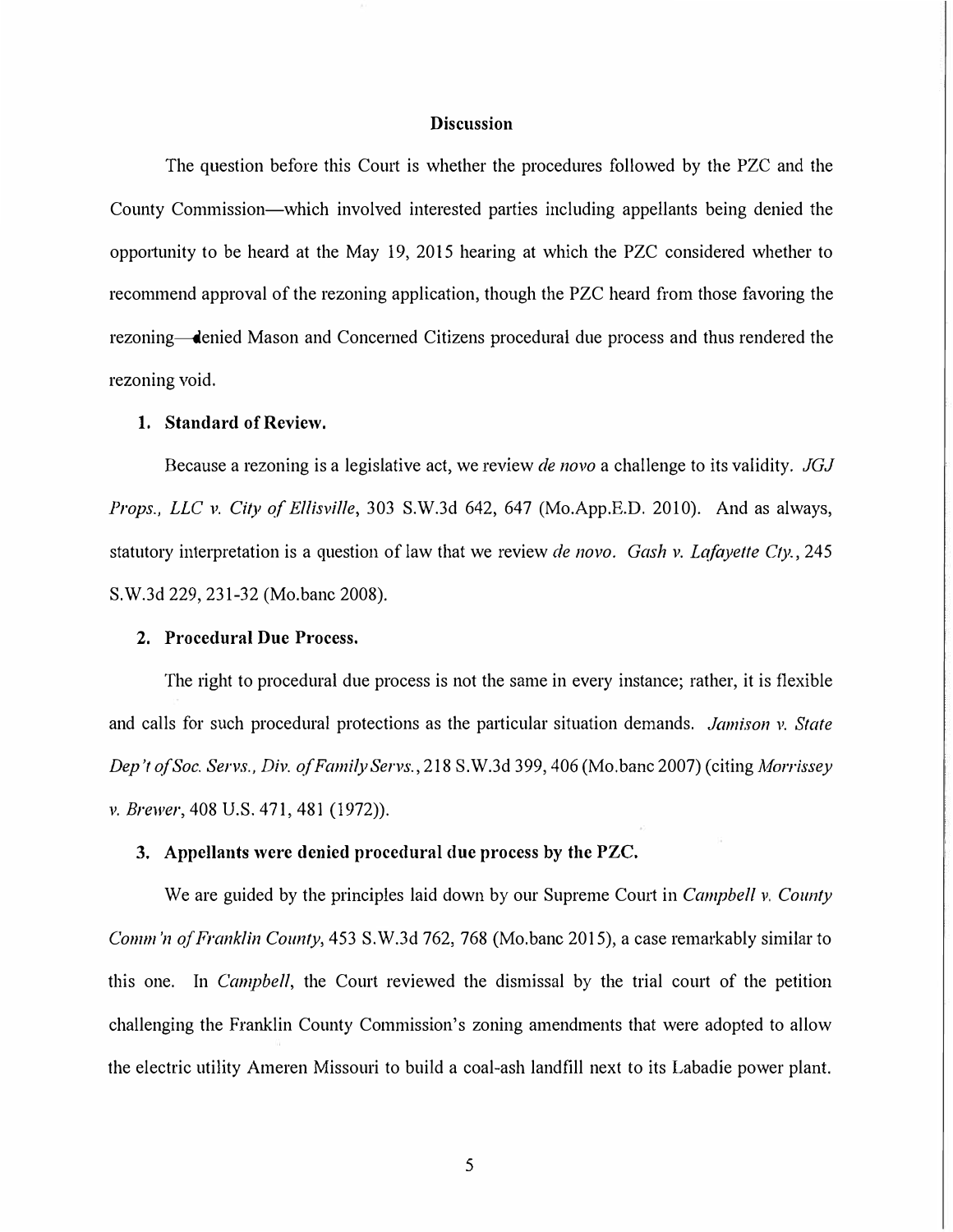*Id.* at 763. The petition alleged *inter alia* that the commission failed to conduct a legally sufficient hearing as required by § 64.875 RSMo.

At the Franklin County Commission's public hearing concerning the application, the chairman informed those addressing the commission that they could not discuss Ameren or its proposed site for a coal-ash landfill near the Labadie power plant. *Id* at 764. Moreover, other county officials "interrupted speakers when they attempted to discuss Ameren's proposed Labadie landfill site . . . ." *Id.* at 764. The petition asserted that this conduct denied appellants a full and fair opportunity to be heard because the zoning amendments proposed by Ameren were designed specifically to authorize Ameren to build a landfill near its Labadie power plant. *Id.* at 768.

These facts are remarkably similar to what happened here where the PZC prevented the public from making any comments whatsoever to the PZC. If anything, the facts here are even more troubling because in *Campbell* the public was at least allowed to address the County Commission while here the PZC prevented the public from making any comments whatsoever.

The Court in *Campbell* reversed the trial court and reinstated the petition. *Id.* at 770. The Court relied on § 64.875 which provides that "no amendments shall be made by the county commission except after recommendation of the county planning commission ... [ and] after *hearings thereon* by the commission." *Id.* at 768 (emphasis added). The Court reasoned that since § 64.875 did not define the term "hearing" or prescribe the requirements for a valid hearing and no Missouri courts had yet defined the exact contours of a sufficient hearing pursuant to section 64.875, the Court must employ "[t]he primary rule of statutory interpretation ... [which is] to give effect to legislative intent as reflected in the plain language of the statute." *Gash,* 245 S.W.3d at 232 (quoting *State ex rel. Burns v. Whittington,* 219 S.W.3d 224, 225 (Mo.bane 2007)). "[T]o discern legislative intent, the Court looks to statutory definitions or, if none are provided, the text's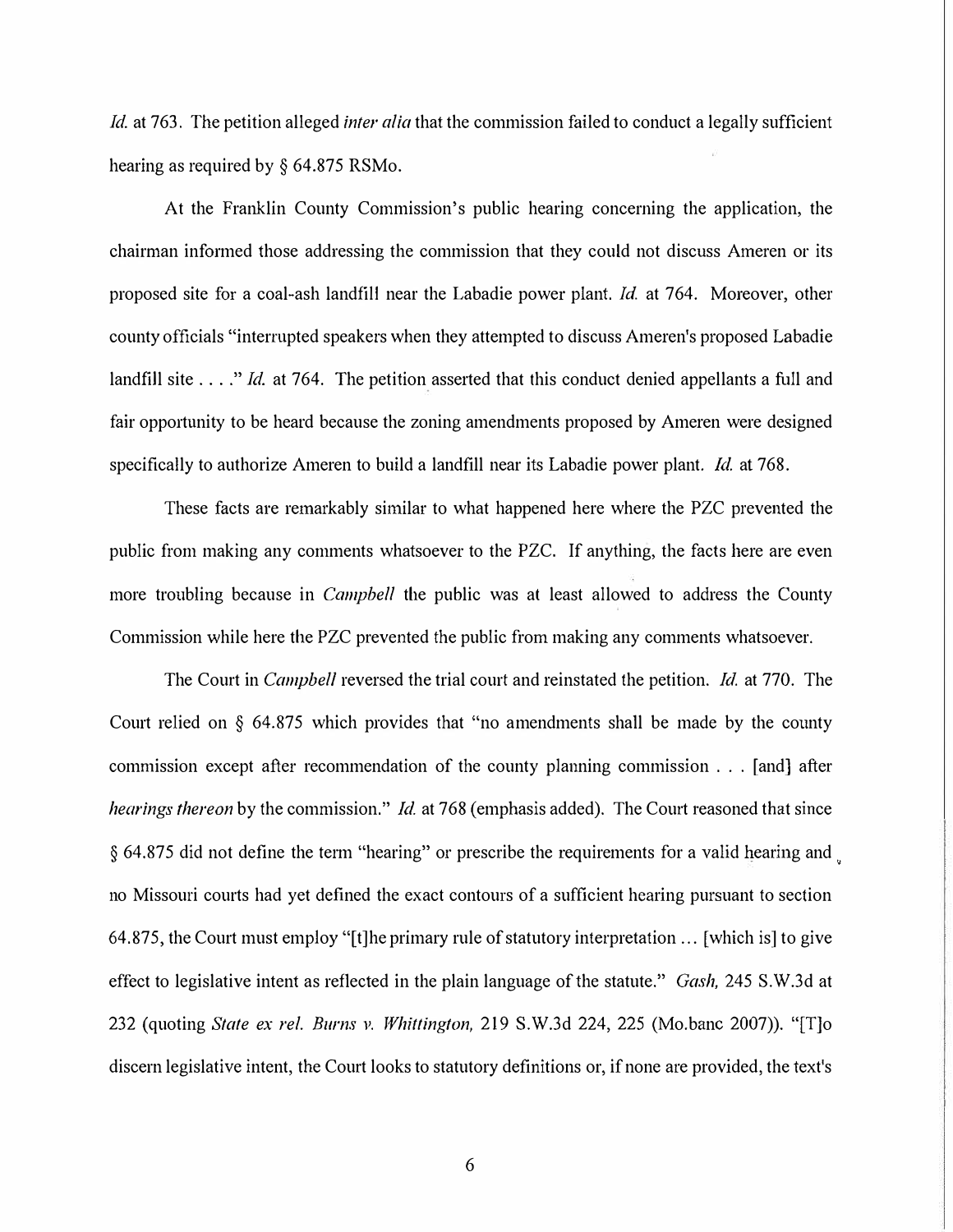'plain and ordinary meaning,' which may be derived from a dictionary." *Id.* 

A "hearing" is "a session ... in which testimony is taken from witnesses," an "opportunity to be heard, to present one's side of a case, or to be generally known or appreciated," and "a listening to arguments." Merriam-Webster's Collegiate Dictionary 574 (I 1th ed. 2012). Given the plain language meaning of the word "hearing," it is apparent that the legislature intended for members of the public to be able "to present [their] side of [the] case," and for the commission to "listen to [the public's] arguments." In sum, the plain language of section 64.875 indicates that speakers must be allowed to address the subject of proposed zoning amendments. *Id.* 

The Court then acknowledged the importance that the affected public is properly notified of a public hearing. *Id.; State ex rel. Freeze v. City of Cape Girardeau,* 523 S.W.2d 123, 124 (Mo.App. 1975)). In *State ex rel. Freeze,* the court invalidated a zoning amendment because an inaccurate notice which failed to include the Freezes' property deprived the Freezes of an opportunity for a public hearing. *Id.* at 124. The court reasoned that proper notice and a public hearing are vital steps in the zoning change process by which 'parties in interest' may profoundly affect the legislative course of such an ordinance, and they permit interested citizens an opportunity to furnish the municipality relevant information to prevent improvident changes. *Id.* at 125.

We now turn to the procedures carried out by the Franklin County Commission and the PZC and conclude that procedural due process was not afforded the appellants because the hearing was not a full and fair opportunity for appellants to be heard at a meaningful time and in a meaningful manner. *Moore,* 836 S.W.2d at 947. As a result, the rezoning ordinance passed by the County Commission is invalid.

Our decision hinges on the proceedings conducted by the PZC. Despite respondents' attempt to characterize the May 19, 2015 event as a *meeting* and not a *hearing,* we conclude on

7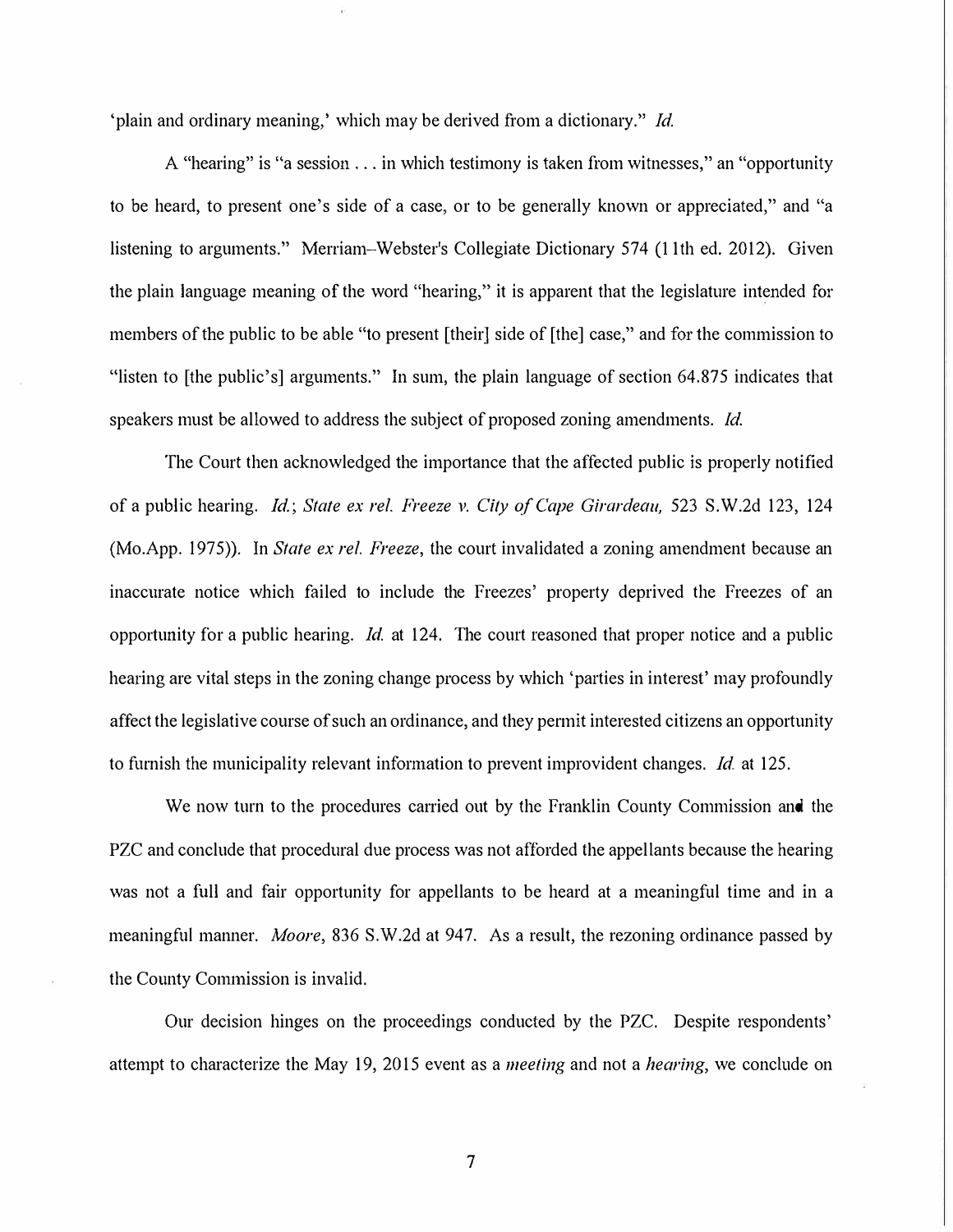this record that the May 19, 2015 event constituted a *hearing* to consider Landvatter's rezoning application. First and foremost, while the May 19, 2015 event may have been the PZC's regularlyscheduled monthly *meeting,* our record demonstrates that the PZC itself referred to its consideration of the Landvatter application as a *hearing.* Moreover, the PZC solicited input from various interested parties ( except appellants) to assist the PZC in making its decision on whether to recommend approval or denial of the Landvatter application. This treatment by the PZC of the Landvatter application certainly satisfies the definition of a hearing as found by the Supreme Court in *Campbell, supra,* in that the PZC deemed it necessary to hear from interested patties before making its decision on a recommendation. 453 S. W.3d at 770.

Also significant to our opinion is the adherence by the PZC to the statutory notice requirements for *hearings* on rezoning applications. Missouri statute section 64.863 mandates that no county zoning plan or regulation may be amended "without a public hearing and the person or body which conducts the hearing shall give notice, at least fifteen days before the hearing, by regular mail to all owners of any real property located within six hundred feet of the parcel of land for which the change is proposed." The PZC adhered to this procedure.

Similarly, the Franklin County regulation set forth above, article 14 § 325, reiterates the notice and hearing requirements of § 64.863. Section 325 also directs that the tasks required to hold a public hearing on a rezoning request shall be carried out by the PZC staff or "planning staff". That is precisely what occurred here: The PZC arranged both hearings – the May 19, 2015 hearing before the PZC and the July 23, 2015 hearing before the County Commission.

We now turn to the crux of Respondents' argument: That the July 23, 2015 hearing held before the County Commission satisfied the hearing and procedural due process requirements of section 64.875 which effectively rendered the May 19, 2015 PZC hearing irrelevant to the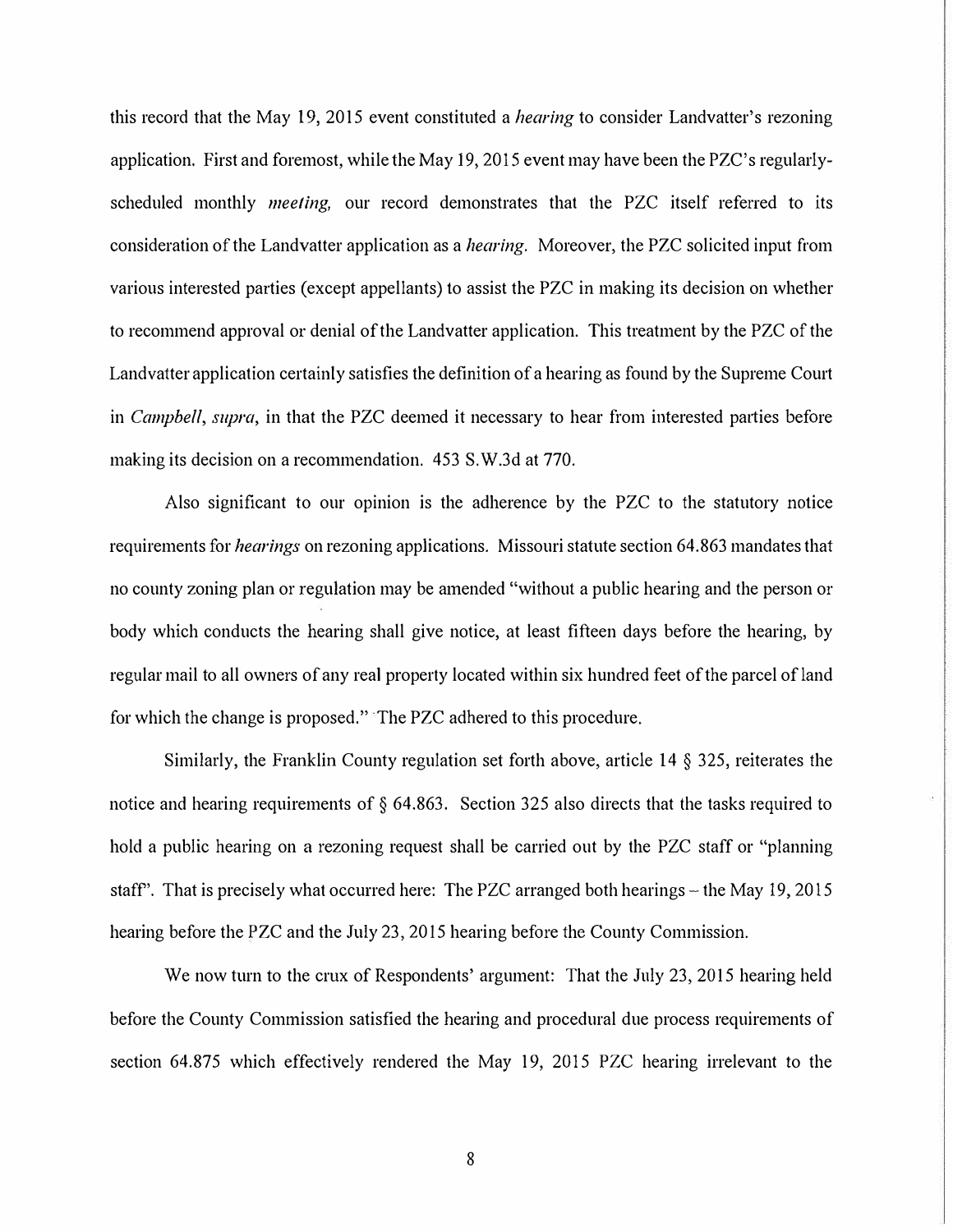disposition of this case. In other words, nothing that the PZC did or failed to do is relevant to this case because the County Commission later held a hearing on the application and heard from both proponents and opponents (including appellants herein) of the rezoning application. We disagree.

While one of the purposes of the PZC's May 19, 2015 hearing may have been to gather information on behalf of the County Commission for use in the July 23, 2015 hearing and to assist it in reaching a decision on Landvatter's rezoning application, it is clear on this record that the PZC was also carrying out its statutorily-mandated duty to formulate a recommendation and issue it to the County Commission. The legislature gave the PZC a meaningful role in the zoning amendment process with unequivocal language: "[N]o amendments shall be made by the county commission except after recommendation of the county planning commission . . . [ and] after *hearings thereon* by the commission." Section 64.875. To adopt Landvatter's argument would require us to ignore the specific requirement the legislature included in the statute that no zoning amendment may occur without the PZC rendering to the county commission its recommendation. This we cannot do because it is presumed the legislature intended that every word, clause, sentence, and provision of a statute have effect and be operative. *State ex rel. Union Elec. Co. v. Public Service Com'n of Missouri,* 765 S.W.2d 626, 628 (Mo.App.W.D. 1988). And it will not be presumed that the legislature inserted idle verbiage or superfluous language in a statute. *Id; State ex rel. Ashcroft v. City of Sedalia,* 629 S.W.2d 578,583 (Mo.App. 1981).

So, the record here demonstrates that to carry out its statutory duty to formulate and render to the county commission its recommendation on the Landvatter application, the PZC had a hearing, invited all interested parties and heard from all interested parties *except those that opposed the application.* To deny certain interested parties the opportunity to be heard at the critical stage of the zoning amendment process when the PZC is formulating its statutorily-mandated